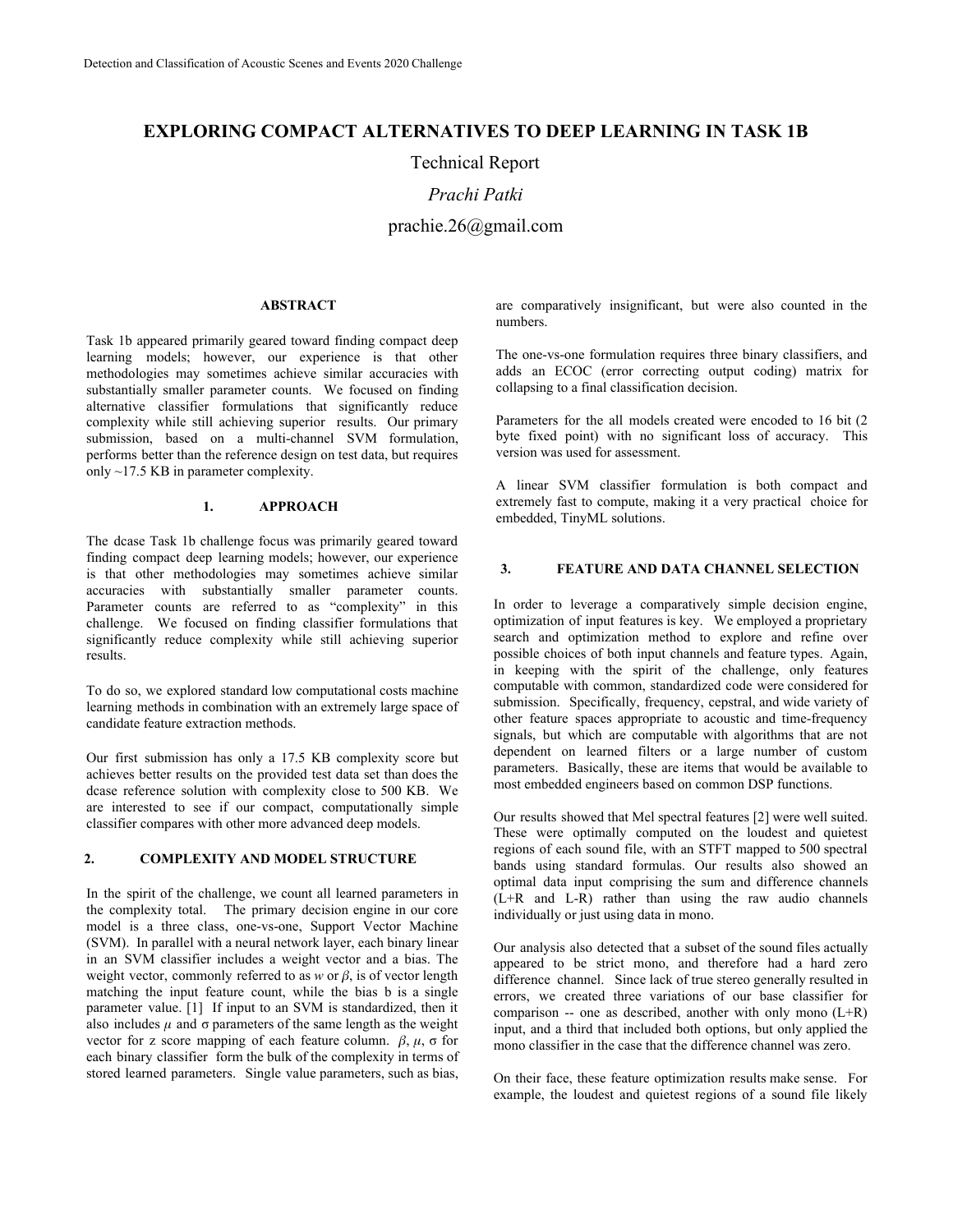highlight the most significant transient sounds and the best estimate of background noise, respectively. Likewise, inclusion of the difference channel allows the classifier to compare directional and non-directional sound sources.

We observe that the reference DL model expends a large number of complexity parameters in the two CNN layers on learning the "shape" of Mel spectral patterns in a spectrogram. In contrast, our method results in analysis of a sparse selection of prominent transient sounds, in a fixed feature space and is significantly more compact.

#### **4. FURTHER OPTIMIZATION**

Because these models are already much smaller than the reference DL design, we did not spend a great deal of effort further shrinking the parameter count. However, standard methods of feature pruning could be used to shrink them further if necessary. For example, we identified that at least 8% of the complexity parameters were associated with feature weights (beta) vanishingly close to zero and could probably be dropped in a live deployment with little or no effect on output.

#### **5. RESULTING MODELS**

We submitted three variations of our classifiers. None of these used any outside or third party data, but were trained only on the provided examples.

An SVM typically produces a class score in the range  $[0, -\infty)$ . Since we understood that only final classification, not actual probabilities, were required for assessment, we renormalized our submitted class scores to relative values between 0 and 1, but took no other special steps to estimate actual likelihoods.

As discussed above, model 1 used L+R and L-R as input. Model 2 used either that classifier or a second mono  $(L+R)$  classifier, depending on whether a mono signal was detected. Model 3 is simply the mono classifier; this is included only for comparison, as it is not ideal in most cases.

The accuracy numbers below are for each model, trained on the provided training set and tested against the provided test set.

# **5.1. Model 1: (L+R) & (L-R) Input channel**

Complexity: 17.5 KB Macro Average Accuracy: 88.4%



Figure 1: Confusion matrix for Model 1

#### **5.2. Model 2: Combined Model 1 and Model 3**

Complexity: 26.3 KB Macro Average Accuracy: 88.5%



Figure 2: Confusion matrix for Model 2

### **5.3. Model 3: (L+R) mono only input channel**

Complexity: 8.8 KB Macro Average Accuracy: 86.5%